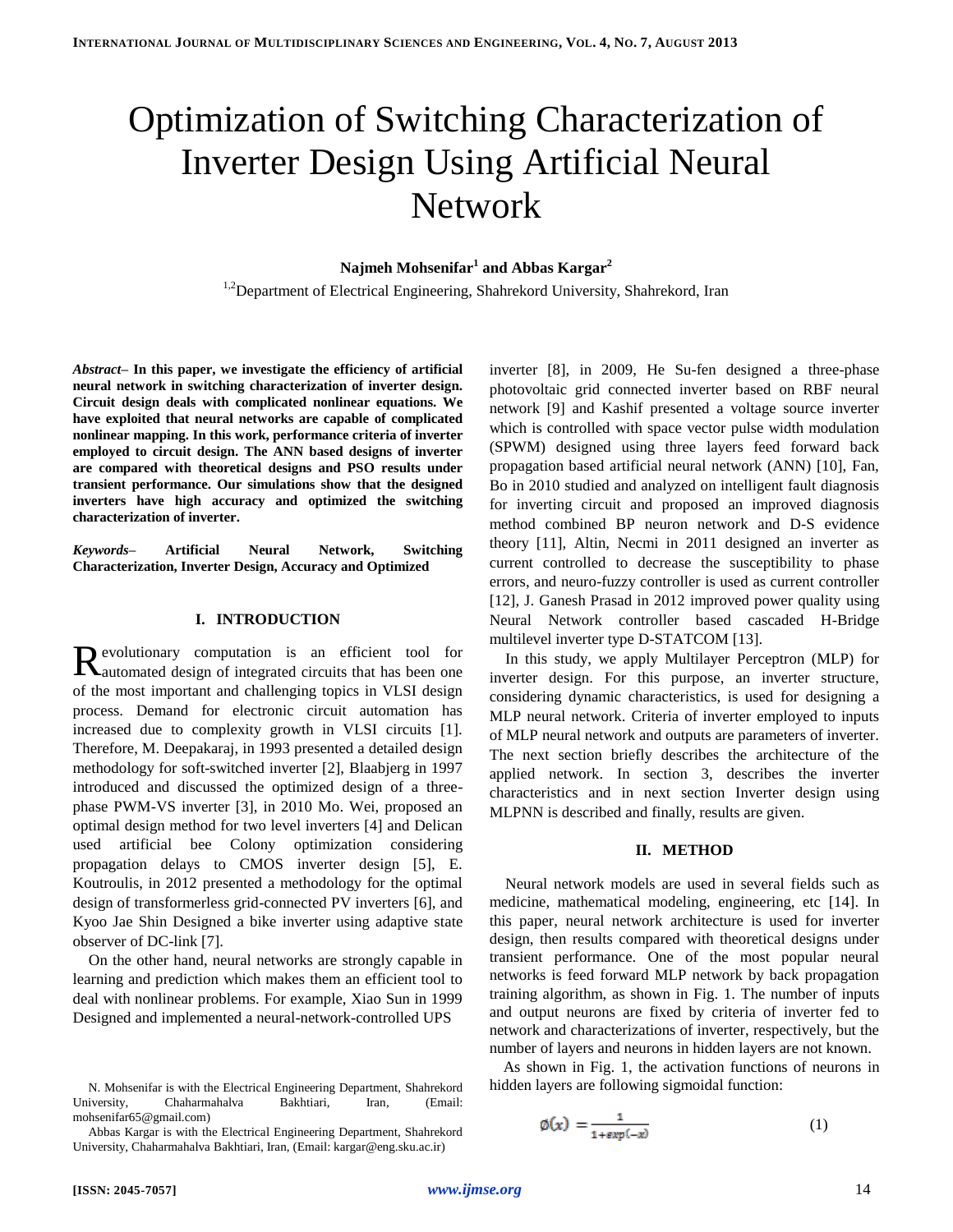

Fig. 1: The three layers of a feed forward neural network which illustrates a MLPN [15]

And the output expressed with:

$$
\hat{y}_k(t) = \sum_{i=1}^{n_i} w_{jk}^2 \emptyset \left[ \sum_{i=1}^{n_i} w_{ij}^1 v_i^0(t) + b_j^1 \right];
$$
\n
$$
1 \le k \le m
$$
\n(2)

Where  $w_{ij}^1$  and  $w_{ik}^2$  are the weights of the connection between input and hidden layer, weights of connection between hidden and output layer, respectively.  $b_i^1$  and  $v_i^0$ show the thresholds in hidden nodes and inputs, respectively.  $\varphi(\bullet)$  is an activation function that is a sigmoidal function [16].

#### **III. INVERTER CHARACTERISTICS**

The switching characteristics of digital integrated circuits and in particular, of inverter circuits, essentially determine the overall operating speed of digital systems. The transient performance requirements of a digital system are usually among the most important design specifications that must be met by the circuit designer [1].

Therefore, the switching speed of the circuit must be estimated and optimized very early in the design phase [17], [18].

The closed-form delay expressions have been derived under the assumption of pulse excitations for lumped load capacitances. Before derivation of delay expressions, definitions of output voltage fall and rise times and propagation delay times are explained. The fall time, tf, is defined as the time required for the output voltage to drop from V90% level to V10% level. Similarly the rise time, tr, is the time required for the output voltage to rise from the V10% level to V90% level. The propagation delay times τpHL and τpLH determine the input-to-output signal delay during the high-to-low and low to high transitions of the output respectively. By definition τpHL is the time delay between the V50% transition of the rising input voltage and the V50%

transition of the falling output voltage. Similarly, τpLH is defined as the time delay between the V50% transition of the falling input voltage and the V50% transition of the rising output voltage [17], [18].

Delay expressions can be obtained by solving the state equation of the output node in the time domain. In order to calculate fall time of the output voltage, output capacitance should be discharged through active NMOS transistor, as given in Fig. 2a, considering PMOS is cut-off. As seen from Fig. 2b, output fall time is calculated considering that NMOS operates in saturation mode during t1 and in linear mode during  $t2 - t1$  time interval [1].

Accordingly, total output fall time, t2, is given as follows [17]:

$$
t_f = \frac{C_L}{\mu_n C_{ox} \left(\frac{W}{L}\right)_n (V_{DD} - V_{tn})} \left[ \frac{2(V_{tn} - 0.1V_{DD})}{(V_{DD} - V_{tn})} + \ln \left( \frac{(2(V_{DD} - V_{tn})) - 0.1V_{DD}}{0.1V_{DD}} \right) \right]
$$
(3)

In order to calculate rise time of the output voltage, output capacitance should be charged through active PMOS transistor, as given in Fig. 3a, considering NMOS is cut-off. As seen from Fig. 3b, output rise time is calculated considering that PMOS operates in saturation mode during t3 and in linear mode during t4 - t3 time interval.

Accordingly, total output rise time, t4, is given as follows [17]:

$$
t_r = \frac{C_L}{\mu_p C_{ox} \left(\frac{W}{L}\right)_p \left(V_{DD} - |V_{tp}|\right)} \left[\frac{2\left(|V_{tp}| - 0.1V_{DD}\right)}{\left(V_{DD} - |V_{tp}|\right)} + \ln\left(\frac{\left(2\left(V_{DD} - |V_{tp}|\right)\right) - 0.1V_{DD}}{0.1V_{DD}}\right)\right] \tag{4}
$$

Analysis of propagation delay times τpHL and τpLH also involves discharging output capacitance through active NMOS and charging output capacitance through active PMOS respectively. In order to simplify the derivation of delay expressions, the input voltage waveform is usually assumed to be an ideal step pulse with zero rise and fall times. Under this assumption, τpHL becomes the time required for the output voltage to fall from VOH to the V50% level and τpLH becomes the time required for the output voltage to rise from VOL to the V50% level [17, 18].

As seen from Fig. 4, the output propagation high-to-low delay time corresponds to t6 - t5 time interval. Similarly t8 - t7 time interval is equal to the output propagation low-to-high delay time.

According to that, propagation delay times are given below [17]:

$$
t_{pHL} = \frac{C_L}{\mu_n C_{ox} \left(\frac{W}{L}\right)_n \left(V_{DD} - V_{tn}\right)} \left[\frac{2V_{tn}}{\left(V_{DD} - V_{tn}\right)} + \ln\left(\frac{4\left(V_{DD} - V_{tn}\right)}{V_{DD}} - 1\right)\right]
$$
(5)

$$
t_{pLM} = \frac{C_L}{\mu_p C_{ox} \left(\frac{W}{L}\right)_p \left(V_{DD} - |V_{tp}|\right)} \left[\frac{2|V_{tp}|}{\left(V_{DD} - |V_{tp}|\right)} + \ln\left(\frac{4\left(V_{DD} - |V_{tp}|\right)}{V_{DD}} - 1\right)\right]
$$
(6)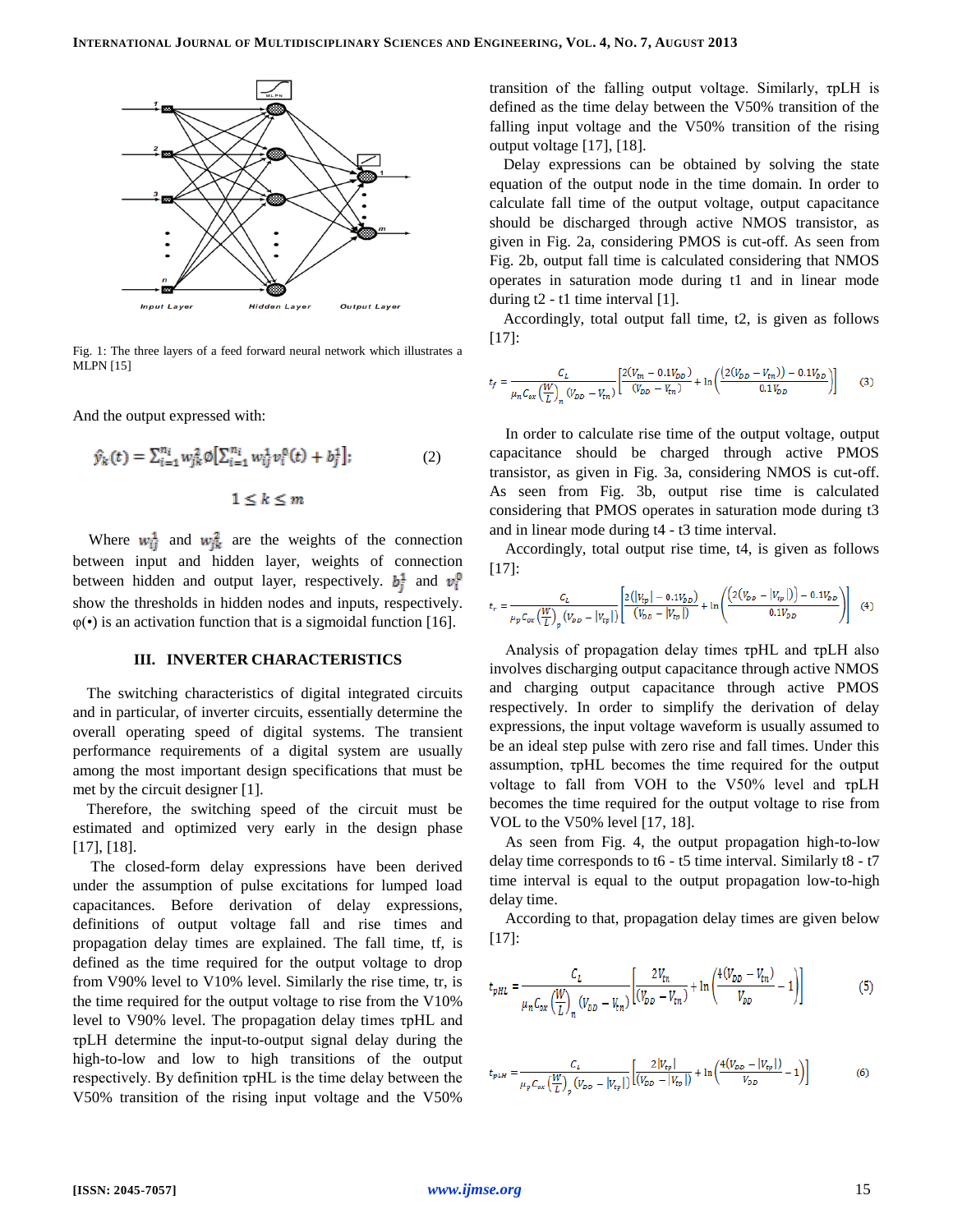

Fig. 2: (a) Load capacitance discharges through NMOS transistor, (b) Output voltage waveform during high-to-low transition [17], [18]



Fig. 3: (a) Load capacitance charges through PMOS transistor, (b) Output voltage waveform during low-to-high transition [17], [18]

### **IV. INVERTER DESIGN USING MLPNN**

Revna Acar Vural in 2011 used PSO to circuit design, and the optimal circuit designed by the PSO algorithm [1]. We select the best MLP neural network with respect to results of [1]. Then the results of network compared with actual design. In order to investigate the usage of MLP neural network in inverter design, two case studies were down.

In this work, the parameters of inverter were set as  $V_{dd} = 2.5 \nu$ ,  $V_{tn} = 0.3655 \nu$ ,  $|V_{tp}| = 0.5466 \nu$ ,  $\mu_n C_{ox} = 243.6 \,\mu A/v^2$  and  $\mu_p C_{ox} = 51.6 \,\mu A/v^2$ .

In study 1 for training the MLP neural network, the inputs are maximum and minimum of  $C_L$ , maximum and minimum of  $(W/L)_n$ , maximum and minimum of  $(W/L)_p$ , maximum and minimum of  $t_f$  and maximum and minimum of  $t_r$  and the outputs are  $C_L$ ,  $(W/L)_n$  and  $(W/L)_p$  that are results of PSO algorithm in [1] also  $t_r$  and  $t_f$  that are PSPICE results. In this study, the best network obtained with three layers that layers 1, 2 and 3 contain to 10, 5 and 5 neurons, respectively. Accuracy of this network is equal to 0.95875.

In study 2 in order to MLP neural network training, the inputs are maximum and minimum of  $C_{\ell}$ , maximum and minimum of  $(W/L)_n$ , maximum and minimum of  $(W/L)_p$ , maximum and minimum of  $t_f$ , maximum and minimum of  $t_r$ , maximum and minimum of  $t_{pHL}$  and maximum and minimum of  $t_{pLH}$  and the outputs are  $C_L$ ,  $(W/L)_n$  and  $(W/L)_p$  that are results of PSO algorithm in [1] also  $t_r$ ,  $t_f$ ,  $t_{pHL}$  and  $t_{pLH}$  that are PSPICE results. In this study, the best network obtained with four layers that layers 1, 2, 3 and 4 contain to 30, 20, 10 and 5 neurons, respectively. Accuracy of this network is equal to 0.98494.

#### **V. RESULTS**

The best designed MLP neural network in study 1 is shown in Fig. 4. The results of this MLPNN are error and accuracy of training, performance of test data and all data that are shown in Fig. 5.



Fig. 4: The best designed MLP neural network in study 1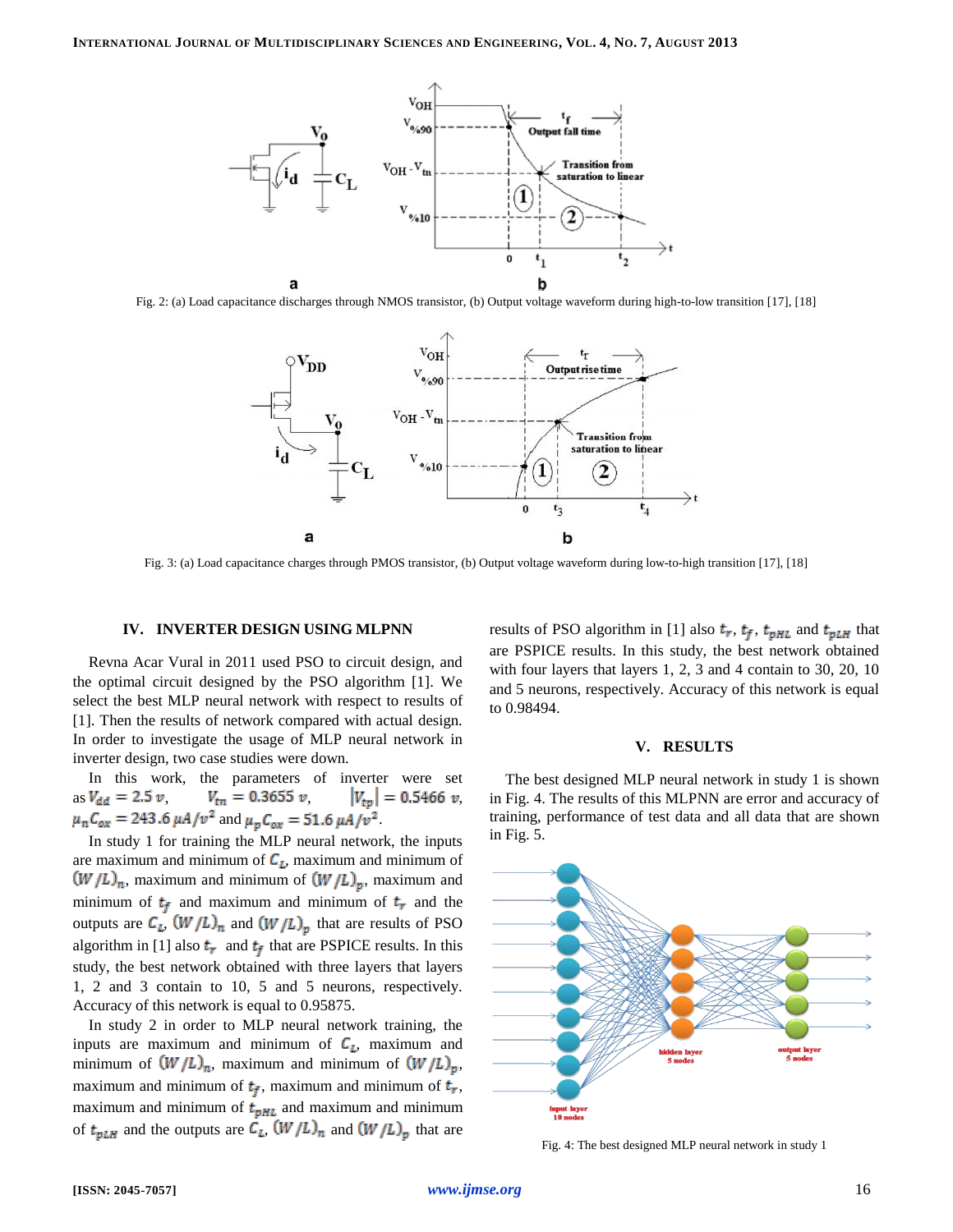

Fig. 5: Performance of training, test and all data in designed MLPNN in study 1

As shown in fig.5 performance of training, test and all data in study 1 are 0.99969, 0.98426 and 0.96629, respectively.

The ANN results in study 1, PSPICE results and PSO results in [1], are given in Table 1.

The best designed MLP neural network in study 2 is shown in Fig. 6.



Fig. 6: The best designed MLP neural network in study



Fig. 7: Performance of training, test and all data in designed MLPNN in study 2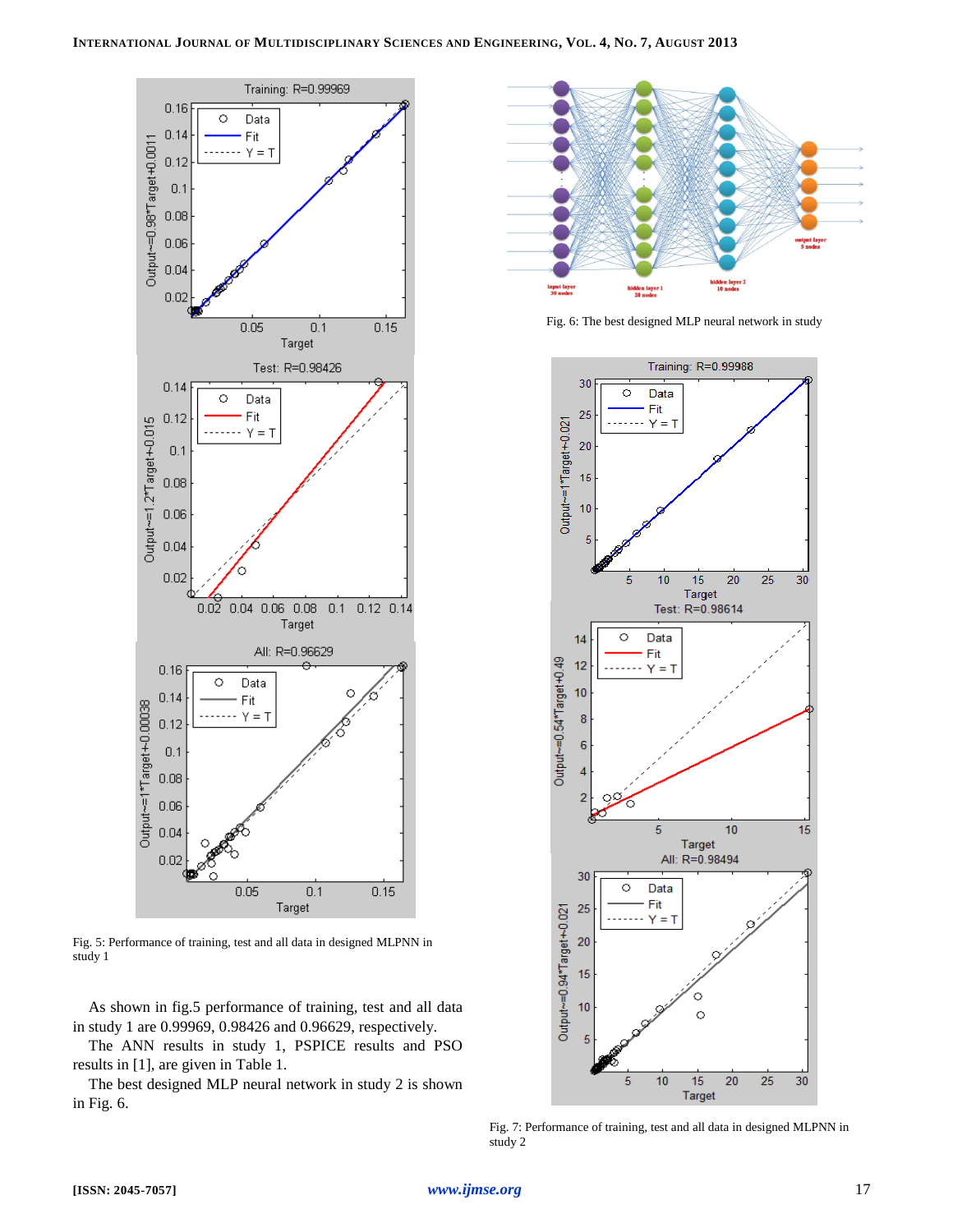As shown in Fig. 7 performance of training, test and all data in study 2 are 0.99988, 0.98614 and 0.98494, respectively.

The ANN results in study 2, PSPICE results and PSO results in [1], are given in Table 2.

# **VI. CONCLUSIONS**

This paper compared the results of a multilayer perceptron network (MLPN), particle swarm optimization algorithm (PSO) and PSPICE, to investigation of switching characterization of inverter design considering transient

performance. The neural networks were capable in learning and prediction which makes them an efficient tool to deal with nonlinear problems and are easy to run.

However, The MLPN shows better results than PSO. The MLPN is simple network that results in faster convergence. The results of our estimation show significant improvement in investigation of switching characterization of inverter design. This paper has estimated specifications of inverter design in two studies with 96% and 98% accuracy, respectively.

|                | <b>PSPICE inputs</b> |           |             | <b>PSPICE results</b> |      | PSO results |              |      |        | <b>MLPN</b> results |        |  |
|----------------|----------------------|-----------|-------------|-----------------------|------|-------------|--------------|------|--------|---------------------|--------|--|
| #              | ιz.                  | $(W/L)_n$ | $(W/L)_{p}$ |                       | t.   |             | tr           | t.   |        | t÷                  | $\sim$ |  |
| 1              | 0.835                | 2.488     | 12.457      | 4.86                  | 4.01 |             | 1.86         | 1.86 |        | 4.3046              | 3.6781 |  |
| 2              | 0.471                | 1.851     | 9.269       | 3.53                  | 2.36 |             | 1.41         | 1.41 |        | 3.3327              | 2.1028 |  |
| 3              | 0.980                | 2.355     | 11.794      | 5.91                  | 3.76 |             | 2.31         | 2.31 |        | 7.7732              | 2.2347 |  |
| 4              | 1.028                | 0.808     | 4.041       | 12.2                  | 10.7 |             | 7.07         | 7.07 |        | 12.099              | 11.641 |  |
| 5              | 0.514                | 3.269     | 16.368      | 2.54                  | 1.58 |             | 0.87         | 0.87 |        | 2.7464              | 2.1509 |  |
| 6              | 0.845                | 2.844     | 14.240      | 4.41                  | 2.66 |             | 1.65         | 1.65 |        | 4.6583              | 2.8963 |  |
| $\overline{7}$ | 0.773                | 3.242     | 16.237      | 3.65                  | 2.28 |             | 1.32         | 1.32 |        | 3.6223              | 2.3037 |  |
| 8              | 0.262                | 2.644     | 13.979      | 1.61                  | 0.84 |             | 0.55         | 0.55 |        | 1.1379              | 0.6546 |  |
| 9              | 0.569                | 3.368     | 16.866      | 2.68                  | 1.66 |             | 0.94<br>0.94 |      | 3.0335 |                     | 2.0458 |  |
| 10             | 0.841                | 1.767     | 8.854       | 6.31                  | 4.25 |             | 2.64         | 2.64 |        | 5.2199              | 3.5566 |  |

Table 1: Comparing of proposed MLP neural network results, PSPICE results and PSO results in study 1

Table 2: Comparing of proposed MLP neural network results, PSPICE results and PSO results in study 2

|    | <b>PSPICE inputs</b> |              |              |      | <b>PSPICE results</b> |               |                |      | PSO results |                        |                      |        | <b>MLPN</b> results |                        |               |  |
|----|----------------------|--------------|--------------|------|-----------------------|---------------|----------------|------|-------------|------------------------|----------------------|--------|---------------------|------------------------|---------------|--|
| #  | ı,                   | W<br>$/L)_n$ | W<br>$(L)_n$ |      | <u>to</u>             | $L_{\rm DHL}$ | $L_{\rm DLHI}$ | L.   | t.          | $\iota_{\mathit{DHL}}$ | $\iota_{\text{plH}}$ | te     | <b>Ly</b>           | $\iota_{\mathrm{pHL}}$ | $\iota_{pLH}$ |  |
|    | 0.749                | 3.525        | 17.651       | 3.2  | 1.91                  | 1.75          | 0.89           | 1.18 | 1.18        | 0.55                   | 0.55                 | 3.2456 | 2.0032              | 1.5114                 | 0.86508       |  |
| 2  | 0.403                | .900         | 9.515        | 2.97 | 2.01                  | 1.58          | 0.87           | 1.18 | 1.18        | 0.55                   | 0.55                 | 3.1905 | 1.996               | 1.5229                 | 0.83431       |  |
| 3  | 0.550                | 6.131        | 30.705       | 1.50 | 0.82                  | 0.79          | 0.39           | 0.50 | 0.50        | 0.23                   | 0.23                 | 1.4242 | 0.89489             | 0.7754                 | 0.487645      |  |
| 4  | 0.134                | .492         | 7.470        | 1.22 | 0.89                  | 0.64          | 0.38           | 0.50 | 0.50        | 0.23                   | 0.23                 | 1.2200 | 0.90669             | 0.7963                 | 0.52946       |  |
| 5. | 0.512                | 3.011        | 15.079       | 2.69 | 1.64                  | 1.37          | 0.73           | 0.94 | 0.94        | 0.44                   | 0.44                 | 3.0045 | 1.5843              | 1.8456                 | 0.73718       |  |
| 6  | 0.430                | 3.070        | 15.373       | 2.14 | 1.43                  | 1.14          | 0.60           | 0.78 | 0.78        | 0.36                   | 0.36                 | 2.4823 | 1.5729              | 0.9115                 | 0.62405       |  |
| 7  | 0.430                | 4.500        | 22.535       | 1.53 | 0.89                  | 0.82          | 0.42           | 0.53 | 0.53        | 0.25                   | 0.25                 | 1.2201 | 1.0722              | 0.88848                | 0.66739       |  |
| 8  | 1.620                | 5.448        | 27.279       | 4.73 | 2.78                  | 2.52          | 1.27           | 1.65 | 1.65        | 0.77                   | 0.77                 | 3.1102 | 1.9946              | 1.74113                | 0.76711       |  |
| 9  | 0.423                | 7.327        | 36.691       | 0.98 | 0.60                  | 0.53          | 0.26           | 0.32 | 0.32        | 0.15                   | 0.15                 | 1.2201 | 1.2005              | 0.76161                | 0.22011       |  |
| 10 | 0.314                | .385         | 36.983       | 0.81 | 0.45                  | 0.40          | 0.19           | 0.24 | 0.24        | 0.11                   | 0.11                 | 1.2201 | 0.5243              | 0.40476                | 0.18481       |  |

## **REFERENCES**

- [1] Revna Acar Vural, Ozan Der, Tulay Yildirim," Investigation of particle swarm optimization for switching characterization of inverter design," Expert Systems with Applications 38 (2011) 5696–5703
- [2] Deepakaraj M. Divan, Giri Venkataramanan," Design Methodologies for Soft Switched Inverters," IEEE TRANSACTIONS ON INDUSTRY APPLICATIONS, VOL. 29, NO. 1, JANUARYlFEBRUARY 1993
- [3] Blaabjerg. Frede, Pedersen, John K.," Optimized design of a complete three-phase PWM-VS inverter," IEEE Transactions on power electronics, 567 - 577 ,vol. 12, 1997.
- [4] [Wei, Mo;](http://ieeexplore.ieee.org/search/searchresult.jsp?searchWithin=p_Authors:.QT.Wei,%20Mo.QT.&searchWithin=p_Author_Ids:37999056600&newsearch=true) [Chiang, Loh Poh;](http://ieeexplore.ieee.org/search/searchresult.jsp?searchWithin=p_Authors:.QT.Chiang,%20Loh%20Poh.QT.&searchWithin=p_Author_Ids:37951107200&newsearch=true) [Yi, Ding.](http://ieeexplore.ieee.org/search/searchresult.jsp?searchWithin=p_Authors:.QT.Yi,%20Ding.QT.&searchWithin=p_Author_Ids:38011383500&newsearch=true), " Optimal design of two level inverters," [IPEC, 2010 Conference Proceedings,](http://ieeexplore.ieee.org/xpl/mostRecentIssue.jsp?punumber=5685176) 705 – 710, 27-29 Oct. 2010
- [5] [Delican, Yavuz](http://ieeexplore.ieee.org/search/searchresult.jsp?searchWithin=p_Authors:.QT.Delican,%20Yavuz.QT.&searchWithin=p_Author_Ids:37992198000&newsearch=true) "Artificial bee Colony optimization based CMOS inverter design considering propagation delays" Symbolic and Numerical Methods, Modeling and Applications to Circuit Design (SM2ACD), 4-6 Oct. 2010.
- [6] Koutroulis, E., "Methodology for the optimal design of transformerless grid-connected PV inverters," [Power](http://ieeexplore.ieee.org/xpl/RecentIssue.jsp?punumber=4475725)  [Electronics, IET,](http://ieeexplore.ieee.org/xpl/RecentIssue.jsp?punumber=4475725) 1491 – 1499, September 2012.
- [7] [Kyoo Jae Shin,](http://ieeexplore.ieee.org/search/searchresult.jsp?searchWithin=p_Authors:.QT.Kyoo%20Jae%20Shin.QT.&newsearch=true) "Design of bike inverter using adaptive state observer of DC-link", 1-3, 15<sup>th</sup> [International Conference on](http://ieeexplore.ieee.org/xpl/mostRecentIssue.jsp?punumber=6387735) Electrical Machines and Systems (ICEMS), 2012.